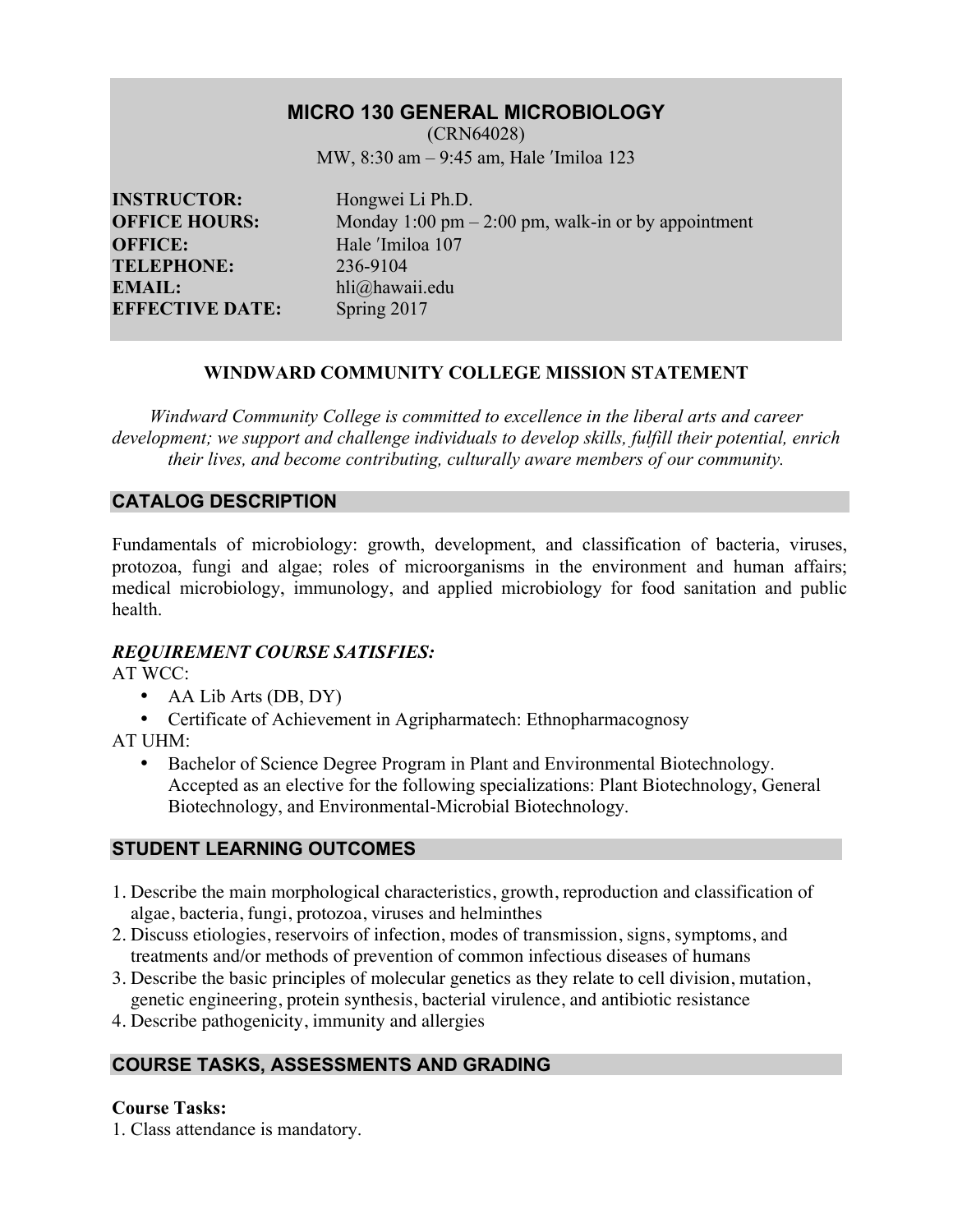- 3. Read each appropriate chapter prior to class session
- 4. Participate course-based research projects and group discussions.
- 5. Complete quizzes/homework assignments and review study guides

#### **Assessments:**

1. There will be one essay assignment; late submission of the assignment will result in point deduction.

2. There are ten quizzes/assignments will be given through Laulima, and the time will be announced at least one day ahead.

3. Four exams (3 midterms and one final) will be administered during the semester. Each exam will cover the lectures and chapters assigned since the preceding exam was given. Even though the exams are not cumulative, an understanding of previously covered material is generally needed to answer questions on each exam. Exams will consist of multiple choices, fill in the blank, matching and essay questions.

*NOTE: Make-up quizzes/exams* will only be given with a valid reason (i.e. medical or other emergency) on the FIRST day you return to class. In such a circumstance, you should make every reasonable attempt to contact the instructor as soon as possible before the exam. There is *No early or make-up exam for the final.*

4. Completion of a scientific report on a course-based research project: you are required to conduct research on a given topic and write a scientific report.

#### **Grading:**

| The total possible points:<br>1. Essay $(1)$<br>2. Quizzes/ assignments (10)<br>3. Exams $(4)$<br>4. Scientific Report (1) | 20<br>200<br>400<br>80 | points<br>points<br>points<br>points |
|----------------------------------------------------------------------------------------------------------------------------|------------------------|--------------------------------------|
| Total                                                                                                                      | 700                    | points                               |

Letter grades will be assigned as follows:

A - - - 90% or above in total points.

- B - 80-89% of total points.
- C - 70-79% of total points.
- D - 60-69% of total points.
- F - Below 60% of total points

I (incomplete) grade is given at the instructor's option when a student has failed to complete a small part of a course because of circumstances beyond his or her control. The student is expected to complete the course by the designated deadline in the succeeding semester. If this is not done, the I grade will revert to the contingency grade identified by the instructor

#### **LEARNING RESOURCES**

1. Required Textbook: Tortora, G.J., B.R. Funke and C.L. Case. *Microbiology – An Introduction*. Pearson Benjamin Cummings.  $11<sup>th</sup>$  or  $12<sup>th</sup>$  edition